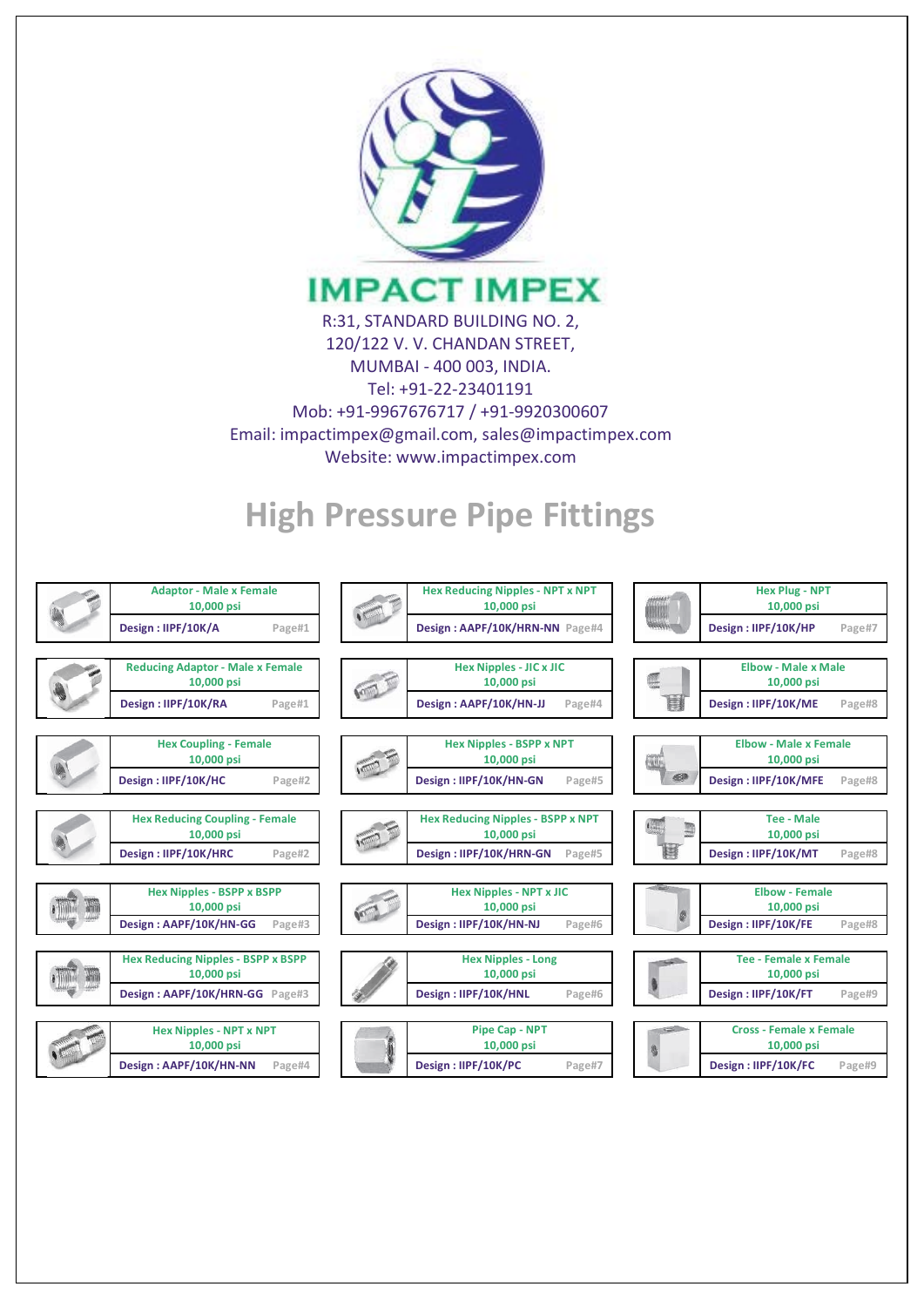

# **High Pressure Pipe Fittings**



**Adaptor / Male x Female / 10,000 psi**

**Design : IIPF/10K/A**

| Part No.          | P           | <b>P1</b>   | F          |       |
|-------------------|-------------|-------------|------------|-------|
|                   | <b>NPTF</b> | <b>NPTM</b> | Hex        |       |
| IIPF/10K/A/2-2I   | 1/8"        | 1/8"        | 3/4"       | 1.11" |
| IIPF/10K/A/4-4I   | 1/4"        | 1/4"        | 7/8"       | 1.51" |
| IIPF/10K/A/6-6I   | 3/8"        | 3/8"        | $1 - 1/8"$ | 1.57" |
| IIPF/10K/A/8-8I   | $1/2$ "     | $1/2$ "     | $1 - 3/8"$ | 2.07" |
| IIPF/10K/A/12-12I | 3/4"        | 3/4"        | $1 - 3/4"$ | 2.26" |
| IIPF/10K/A/16-16I | 1"          | 1"          | $2 - 1/4"$ | 2.69" |

#### **Reducing Adaptor / Male x Female / 10,000 psi**

**Design : IIPF/10K/RA**



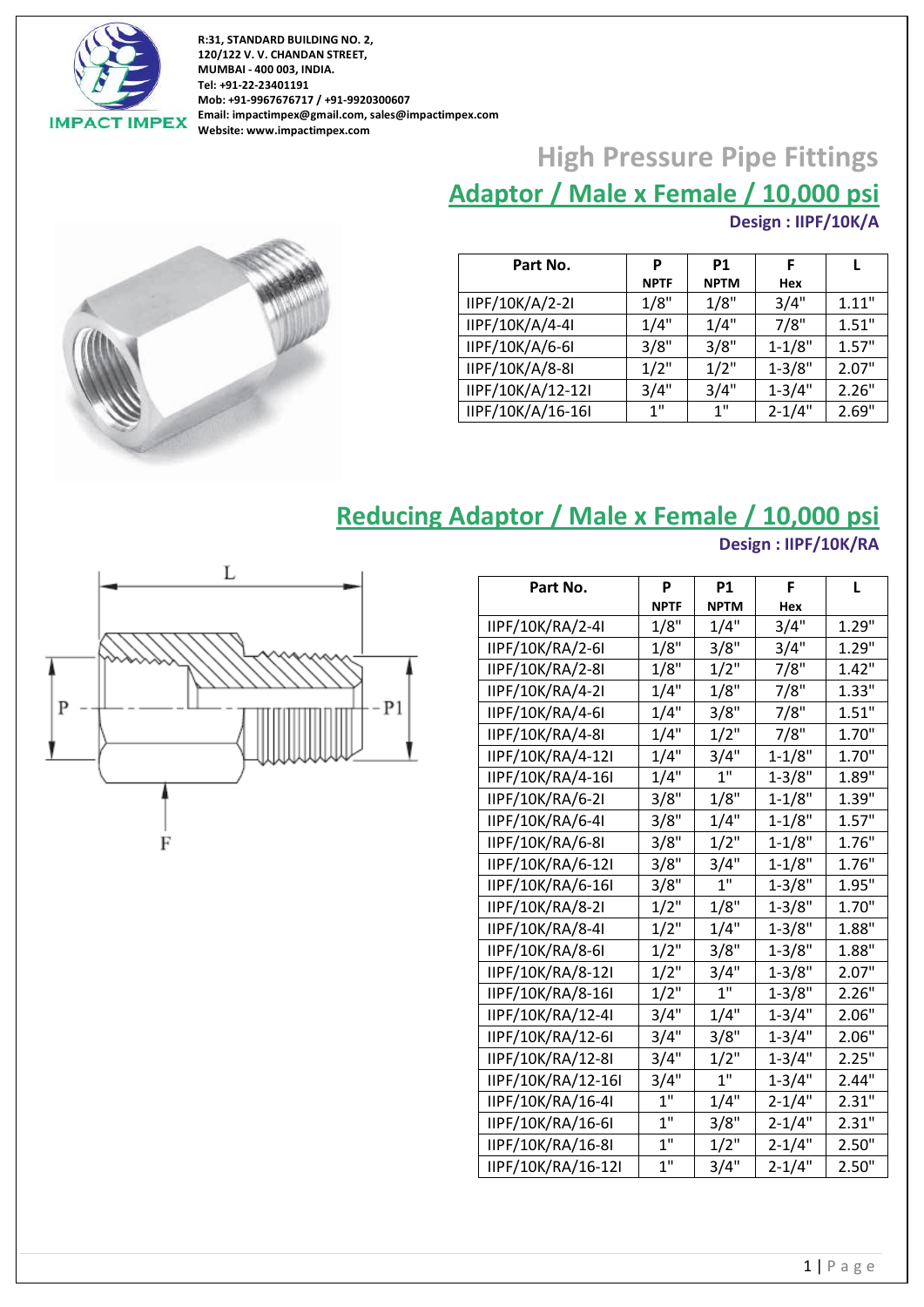



 $\mathbf F$ 

## **High Pressure Pipe Fittings Hex Coupling / Female / 10,000 psi**

**Design : IIPF/10K/HC**

| Part No.           | р       |             | F          |       |
|--------------------|---------|-------------|------------|-------|
|                    |         | <b>NPTF</b> | Hex        |       |
| IIPF/10K/HC/2-2I   | 1/8"    | 1/8"        | 3/4"       | 0.88" |
| IIPF/10K/HC/4-4I   | 1/4"    | 1/4"        | 7/8"       | 1.13" |
| IIPF/10K/HC/6-6I   | 3/8"    | 3/8"        | $1 - 1/8"$ | 1.13" |
| IIPF/10K/HC/8-8I   | $1/2$ " | $1/2$ "     | $1 - 3/8"$ | 1.50" |
| IIPF/10K/HC/12-12I | 3/4"    | 3/4"        | $1 - 3/4"$ | 1.53" |
| IIPF/10K/HC/16-16I | 1"      | 1"          | $2 - 1/4"$ | 1.89" |

#### **Hex Reducing Coupling / Female / 10,000 psi Design : IIPF/10K/HRC**

| Part No.            | P           | РP          | F          | L     |
|---------------------|-------------|-------------|------------|-------|
|                     | <b>NPTF</b> | <b>NPTF</b> | Hex        |       |
| IIPF/10K/HRC/4-2I   | 1/4"        | 1/8"        | 7/8"       | 0.95" |
| IIPF/10K/HRC/6-2I   | 3/8"        | 1/8"        | $1 - 1/8"$ | 0.95" |
| IIPF/10K/HRC/6-4I   | 3/8"        | 1/4"        | $1 - 1/8"$ | 1.13" |
| IIPF/10K/HRC/8-2I   | $1/2$ "     | 1/8"        | $1 - 3/8"$ | 1.19" |
| IIPF/10K/HRC/8-4I   | $1/2$ "     | 1/4"        | $1 - 3/8"$ | 1.37" |
| IIPF/10K/HRC/8-6I   | $1/2$ "     | 3/8"        | $1 - 3/8"$ | 1.37" |
| IIPF/10K/HRC/12-4I  | 3/4"        | 1/4"        | $1 - 3/4"$ | 1.40" |
| IIPF/10K/HRC/12-6I  | 3/4"        | 3/8"        | $1 - 3/4"$ | 1.40" |
| IIPF/10K/HRC/12-8I  | 3/4"        | $1/2$ "     | $1 - 3/4"$ | 1.53" |
| IIPF/10K/HRC/16-4I  | 1"          | 1/4"        | $2 - 1/4"$ | 1.63" |
| IIPF/10K/HRC/16-6I  | 1"          | 3/8"        | $2 - 1/4"$ | 1.63" |
| IIPF/10K/HRC/16-8I  | 1"          | $1/2$ "     | $2 - 1/4"$ | 1.76" |
| IIPF/10K/HRC/16-12I | 1"          | 3/4"        | $2 - 1/4"$ | 1.76" |

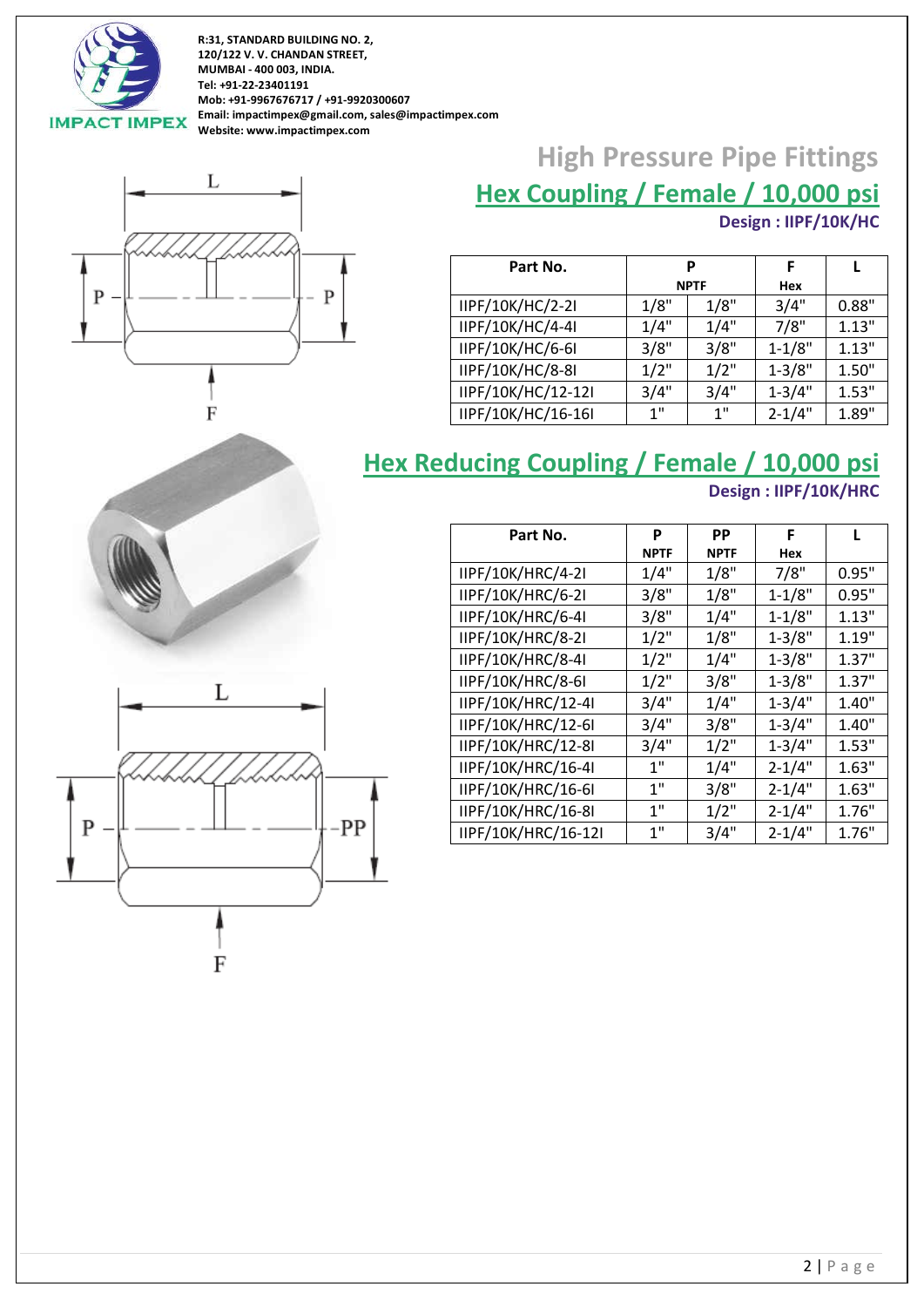

 $P<sub>1</sub>$ 

 $\mathbf L$ 

**R:31, STANDARD BUILDING NO. 2, 120/122 V. V. CHANDAN STREET, MUMBAI - 400 003, INDIA. Tel: +91-22-23401191 Mob: +91-9967676717 / +91-9920300607 Email: impactimpex@gmail.com, sales@impactimpex.com Website: www.impactimpex.com**

 $P<sub>1</sub>$ 

### **High Pressure Pipe Fittings**

**Hex Nipples / BSPP x BSPP / 10,000 psi**

#### **Design : AAPF/10K/HN-GG**

| Part No.              | P <sub>2</sub><br>P1 |              | F          |       |
|-----------------------|----------------------|--------------|------------|-------|
|                       | Male 60° Con         | Male 60° Con | Hex        |       |
| IIPF/10K/HN-GG/2-2I   | 1/8"                 | 1/8"         | 9/16"      | 1.02" |
| IIPF/10K/HN-GG/4-4I   | 1/4"                 | 1/4"         | 3/4"       | 1.34" |
| IIPF/10K/HN-GG/6-6I   | 3/8"                 | 3/8"         | 7/8"       | 1.38" |
| IIPF/10K/HN-GG/8-8I   | 1/2"                 | 1/2"         | $1 - 1/8"$ | 2.82" |
| IIPF/10K/HN-GG/12-12I | 3/4"                 | 3/4"         | $1 - 1/4"$ | 1.90" |
| IIPF/10K/HN-GG/16-16I | 1"                   | 1"           | $1 - 5/8"$ | 2.44" |

#### **Hex Reducing Nipples / BSPP x BSPP / 10,000 psi Design : AAPF/10K/HRN-GG**

| Part No.               | P <sub>1</sub> | P <sub>2</sub> |            |       |
|------------------------|----------------|----------------|------------|-------|
|                        | Male 60° Con   | Male 60° Con   | <b>Hex</b> |       |
| IIPF/10K/HRN-GG/4-2I   | 1/4"           | 1/8"           | 3/4"       | 1.18" |
| IIPF/10K/HRN-GG/6-4I   | 3/8"           | 1/4"           | 7/8"       | 1.38" |
| IIPF/10K/HRN-GG/8-4I   | $1/2$ "        | 1/4"           | $1 - 1/8"$ | 1.62" |
| IIPF/10K/HRN-GG/8-6I   | $1/2$ "        | 3/8"           | $1 - 1/8"$ | 2.62" |
| IIPF/10K/HRN-GG/12-8I  | 3/4"           | $1/2$ "        | $1 - 1/4"$ | 1.90" |
| IIPF/10K/HRN-GG/16-12I | 1"             | 3/4"           | $1 - 5/8"$ | 2.21" |



| Hex Reducing Nipples / BSPP x BSPP / 10,000 p |  |  |
|-----------------------------------------------|--|--|
|                                               |  |  |

3 | Page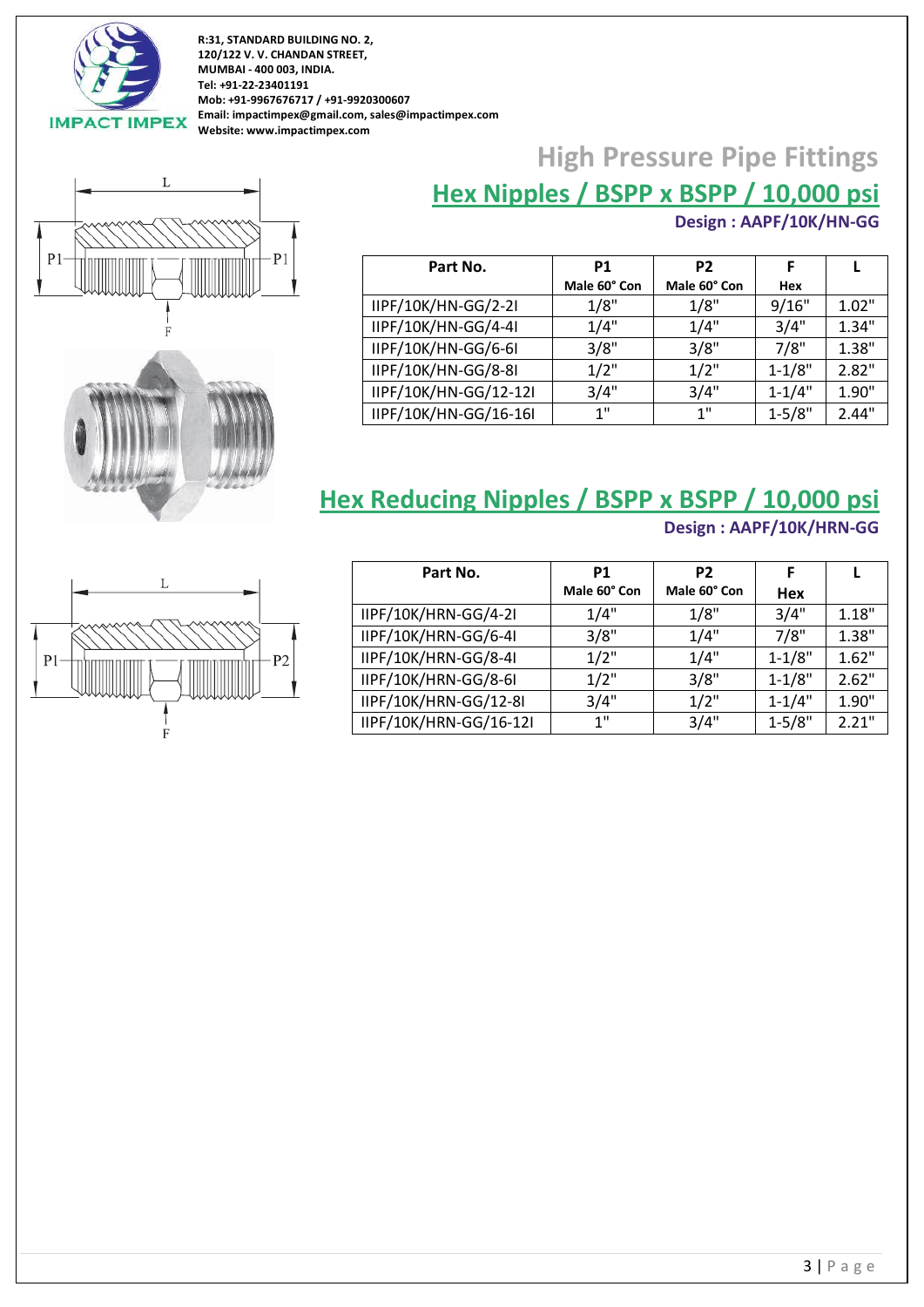

## **High Pressure Pipe Fittings Hex Nipples / NPT x NPT / 10,000 psi**



#### **Part No. P1 NPTM**<br>1/8" **P1 NPTM**<br>1/8" **F Hex L** IIPF/10K/HN-NN/2-2I 1/8" 1/8" 7/16" 1.06"  $IIPF/10K/HN-NN/4-4I$  1/4" 1/4" 5/8" 1.45" IIPF/10K/HN-NN/6-6I 3/8" 3/8" 3/4" 1.45" IIPF/10K/HN-NN/8-8I 1/2" 1/2" 7/8" 2.89"  $IIPF/10K/HN-NN/12-12I$  3/4" 3/4" 1-1/8" 1.89"  $IIPF/10K/HN-NN/16-16I$   $1^"$   $1^"$   $1^"$   $1-3/8"$  2.44"

## **Hex Reducing Nipples / NPT x NPT / 10,000 psi**



 $P<sub>1</sub>$ 

 $\mathbf F$ 

| Part No.               | <b>P1</b>   | P1          | F          | L     |
|------------------------|-------------|-------------|------------|-------|
|                        | <b>NPTM</b> | <b>NPTM</b> | Hex        |       |
| IIPF/10K/HRN-NN/4-2I   | 1/4"        | 1/8"        | 5/8"       | 1.27" |
| IIPF/10K/HRN-NN/6-2I   | 3/8"        | 1/8"        | 3/4"       | 1.27" |
| IIPF/10K/HRN-NN/6-4I   | 3/8"        | 1/4"        | 3/4"       | 1.45" |
| IIPF/10K/HRN-NN/8-2I   | $1/2$ "     | 1/8"        | 7/8"       | 1.52" |
| IIPF/10K/HRN-NN/8-4I   | $1/2$ "     | 1/4"        | 7/8"       | 1.70" |
| IIPF/10K/HRN-NN/8-6I   | $1/2$ "     | 3/8"        | 7/8"       | 1.70" |
| IIPF/10K/HRN-NN/12-4I  | 3/4"        | 1/4"        | $1 - 1/8"$ | 1.69" |
| IIPF/10K/HRN-NN/12-6I  | 3/4"        | 3/8"        | $1 - 1/8"$ | 1.69" |
| IIPF/10K/HRN-NN/12-8I  | 3/4"        | $1/2$ "     | $1 - 1/8"$ | 1.89" |
| IIPF/10K/HRN-NN/16-4I  | 1"          | 1/4"        | $1 - 3/8"$ | 2.00" |
| IIPF/10K/HRN-NN/16-6I  | 1"          | 3/8"        | $1 - 3/8"$ | 2.00" |
| IIPF/10K/HRN-NN/16-8I  | 1"          | $1/2$ "     | $1 - 3/8"$ | 2.20" |
| IIPF/10K/HRN-NN/16-12I | 1"          | 3/4"        | $1 - 3/8"$ | 2.20" |

## **Hex Nipples / JIC x JIC / 10,000 psi**

**Design : AAPF/10K/HN-JJ**

| Part No.              | P <sub>1</sub> | <b>P1</b>    | F          |       |
|-----------------------|----------------|--------------|------------|-------|
|                       | JIC 37° Male   | JIC 37° Male | Hex        |       |
| IIPF/10K/HN-JJ/4-4I   | 7/16"-20TP     | 7/16"-20TP   | 9/16"      | 1.37" |
| IIPF/10K/HN-JJ/5-5I   | $1/2$ "-20TP   | $1/2$ "-20TP | 5/8"       | 1.37" |
| IIPF/10K/HN-JJ/6-6I   | 9/16"-18TP     | 9/16"-18TP   | 3/4"       | 1.42" |
| IIPF/10K/HN-JJ/8-8I   | $3/4$ "-16TP   | $3/4$ "-16TP | 7/8"       | 1.62" |
| IIPF/10K/HN-JJ/10-10I | 7/8"-14TP      | 7/8"-14TP    | 15/16"     | 1.89" |
| IIPF/10K/HN-JJ/12-12I | 1-1/16"-12TP   | 1-1/16"-12TP | $1 - 1/8"$ | 2.16" |
| IIPF/10K/HN-JJ/16-16I | 1-5/16"-12TP   | 1-5/16"-12TP | $1 - 1/2"$ | 2.25" |

**Design : AAPF/10K/HRN-NN**

**Design : AAPF/10K/HN-NN**

#### 4 | Page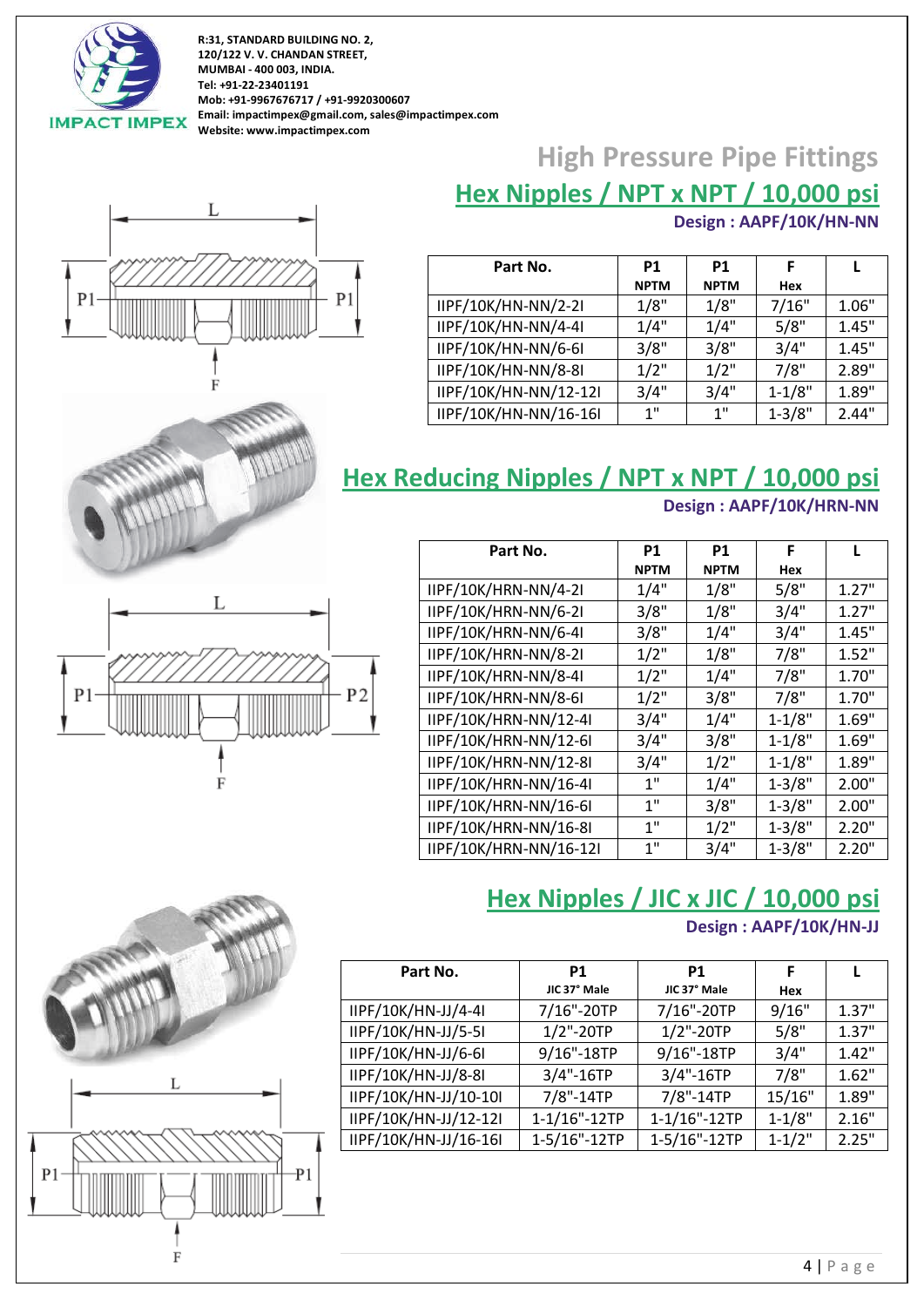

 $P1$ 

**R:31, STANDARD BUILDING NO. 2, 120/122 V. V. CHANDAN STREET, MUMBAI - 400 003, INDIA. Tel: +91-22-23401191 Mob: +91-9967676717 / +91-9920300607 Email: impactimpex@gmail.com, sales@impactimpex.com Website: www.impactimpex.com**

P<sub>2</sub>

## **High Pressure Pipe Fittings**



| Part No.              | P1           | P <sub>2</sub> | F          | L     |
|-----------------------|--------------|----------------|------------|-------|
|                       | Male 60° Con | <b>NPTM</b>    | Hex        |       |
| IIPF/10K/HN-GN/2-2I   | 1/8"         | 1/8"           | 9/16"      | 1.06" |
| IIPF/10K/HN-GN/4-4I   | 1/4"         | 1/4"           | 3/4"       | 1.43" |
| IIPF/10K/HN-GN/6-6I   | 3/8"         | 3/8"           | 7/8"       | 1.43" |
| IIPF/10K/HN-GN/8-8I   | $1/2$ "      | $1/2$ "        | $1 - 1/8"$ | 1.81" |
| IIPF/10K/HN-GN/12-12I | 3/4"         | 3/4"           | $1 - 3/8"$ | 1.90" |
| IIPF/10K/HN-GN/16-16I | 1"           | 1"             | $1 - 5/8"$ | 2.44" |

#### **Hex Reducing Nipples / BSPP x NPT / 10,000 psi Design : IIPF/10K/HRN-GN**



L

| Part No.               | <b>P1</b>    | P <sub>2</sub> | F          |       |
|------------------------|--------------|----------------|------------|-------|
|                        | Male 60° Con | <b>NPTM</b>    | Hex        |       |
| IIPF/10K/HRN-GN/2-4I   | 1/8"         | 1/4"           | 5/8"       | 1.27" |
| IIPF/10K/HRN-GN/4-2I   | 1/4"         | 1/8"           | 3/4"       | 1.27" |
| IIPF/10K/HRN-GN/4-6I   | 1/4"         | 3/8"           | 3/4"       | 1.43" |
| IIPF/10K/HRN-GN/6-4I   | 3/8"         | 1/4"           | 7/8"       | 1.43" |
| IIPF/10K/HRN-GN/6-8I   | 3/8"         | $1/2$ "        | 7/8"       | 1.65" |
| IIPF/10K/HRN-GN/8-6I   | 1/2"         | 3/8"           | $1 - 1/8"$ | 1.65" |
| IIPF/10K/HRN-GN/8-12I  | $1/2$ "      | 3/4"           | $1 - 1/8"$ | 1.90" |
| IIPF/10K/HRN-GN/12-8I  | 3/4"         | $1/2$ "        | $1 - 3/8"$ | 1.90" |
| IIPF/10K/HRN-GN/12-16I | 3/4"         | 1"             | $1 - 3/8"$ | 2.20" |
| IIPF/10K/HRN-GN/16-12I | 1"           | 3/4"           | $1 - 5/8"$ | 2.20" |

L  $-P2$  $P1$ F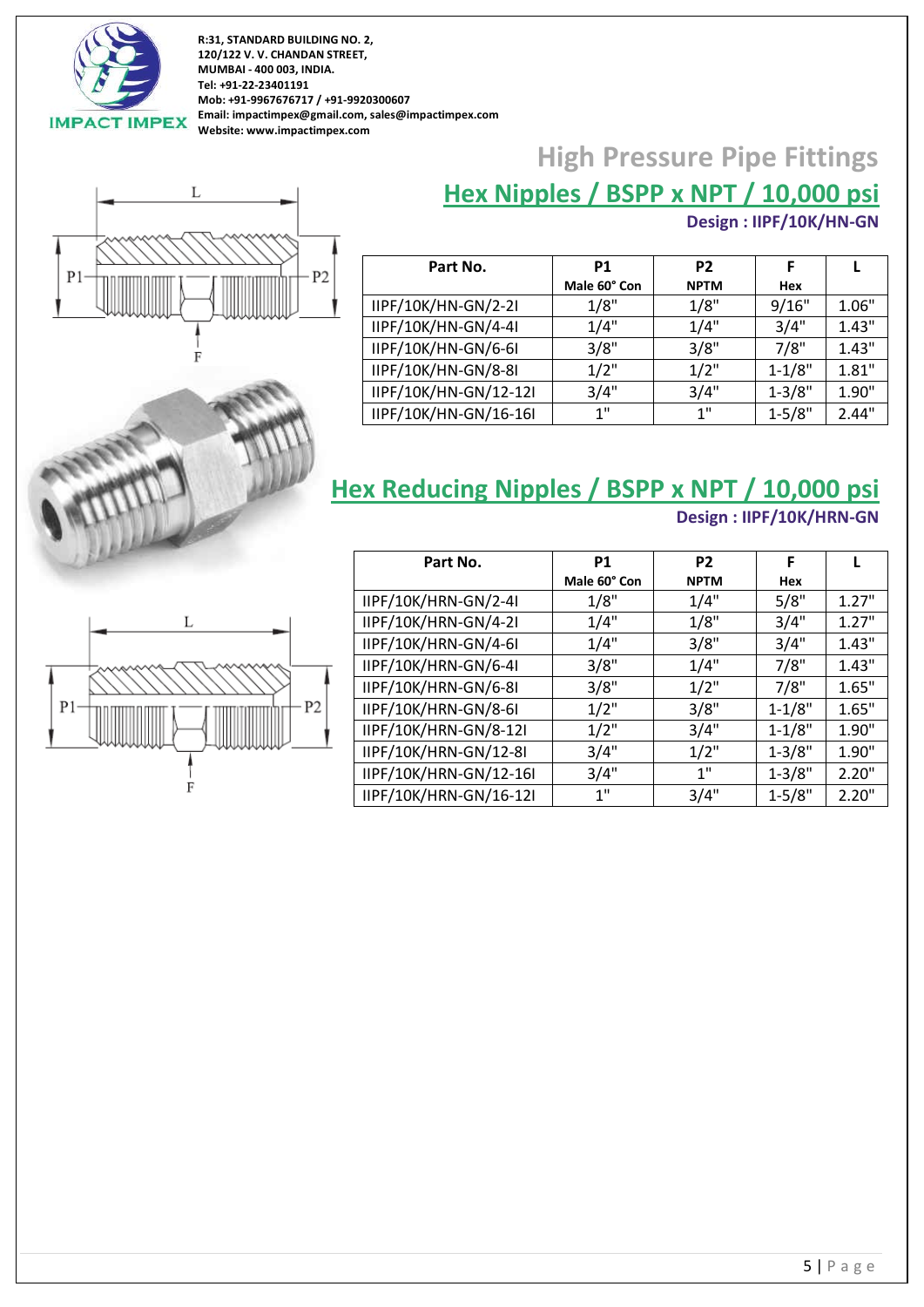

### **High Pressure Pipe Fittings Hex Nipples / NPT x JIC / 10,000 psi**

**Design : IIPF/10K/HN-NJ**





| Part No.              | <b>P1</b>   | P2           |            | L     |
|-----------------------|-------------|--------------|------------|-------|
|                       | <b>NPTM</b> | JIC 37° Male | Hex        |       |
| IIPF/10K/HN-NJ/2-4I   | 1/8"        | 7/16"-20TP   | 9/16"      | 1.22" |
| IIPF/10K/HN-NJ/4-4I   | 1/4"        | 7/16"-20TP   | 5/8"       | 1.42  |
| IIPF/10K/HN-NJ/4-5I   | 1/4"        | $1/2$ "-20TP | 5/8"       | 1.42  |
| IIPF/10K/HN-NJ/4-6I   | 1/4"        | 9/16"-18TP   | 5/8"       | 1.42  |
| IIPF/10K/HN-NJ/6-4I   | 3/8"        | 7/16"-20TP   | 3/4"       | 1.45  |
| IIPF/10K/HN-NJ/6-6I   | 3/8"        | 9/16"-18TP   | 3/4"       | 1.42  |
| IIPF/10K/HN-NJ/6-8I   | 3/8"        | 3/4"-16TP    | 7/8"       | 1.53  |
| IIPF/10K/HN-NJ/8-6I   | 1/2"        | 9/16"-18TP   | 7/8"       | 1.69  |
| IIPF/10K/HN-NJ/8-8I   | 1/2"        | 3/4"-16TP    | 7/8"       | 1.81  |
| IIPF/10K/HN-NJ/8-10I  | 1/2"        | 7/8"-14TP    | 15/16"     | 1.89  |
| IIPF/10K/HN-NJ/8-12I  | 1/2"        | 1-1/16"-12TP | $1 - 1/8"$ | 2.05  |
| IIPF/10K/HN-NJ/12-8I  | 3/4"        | 3/4"-16TP    | $1 - 1/8"$ | 1.85  |
| IIPF/10K/HN-NJ/12-10I | 3/4"        | 7/8"-14TP    | $1 - 1/8"$ | 1.96  |
| IIPF/10K/HN-NJ/12-12I | 3/4"        | 1-1/16"-12TP | $1 - 1/8"$ | 20.6  |
| IIPF/10K/HN-NJ/12-16I | 3/4"        | 1-5/16"-12TP | $1 - 1/2"$ | 2.13  |
| IIPF/10K/HN-NJ/16-12I | 1"          | 1-1/16"-12TP | $1 - 1/2"$ | 2.25  |
| IIPF/10K/HN-NJ/16-16I | 1"          | 1-5/16"-12TP | $1 - 1/2"$ | 2.30  |





#### **Hex Nipples / Long / 10,000 psi**

**Design : IIPF/10K/HNL**

| Part No.          | <b>P1</b>   | Long | F     | L     |
|-------------------|-------------|------|-------|-------|
|                   | <b>NPTM</b> |      | Hex   |       |
| IIPF/10K/HNL/2-3I | 1/8"        | 3"   | 7/16" | 3.00" |
| IIPF/10K/HNL/4-3I | 1/4"        | 3"   | 5/8"  | 3.00" |
| IIPF/10K/HNL/4-4I | 1/4"        | 4"   | 5/8"  | 4.00" |
| IIPF/10K/HNL/4-6I | 1/4"        | 6"   | 5/8"  | 6.00" |
| IIPF/10K/HNL/6-3I | 3/8"        | 3"   | 3/4"  | 3.00" |
| IIPF/10K/HNL/6-4I | 3/8"        | 4"   | 3/4"  | 4.00" |
| IIPF/10K/HNL/6-6I | 3/8"        | 6"   | 3/4"  | 6.00" |
| IIPF/10K/HNL/8-3I | 1/2"        | 3"   | 7/8"  | 3.00" |
| IIPF/10K/HNL/8-4I | $1/2$ "     | 4"   | 7/8"  | 4.00" |
| IIPF/10K/HNL/8-6I | $1/2$ "     | 6"   | 7/8"  | 6.00" |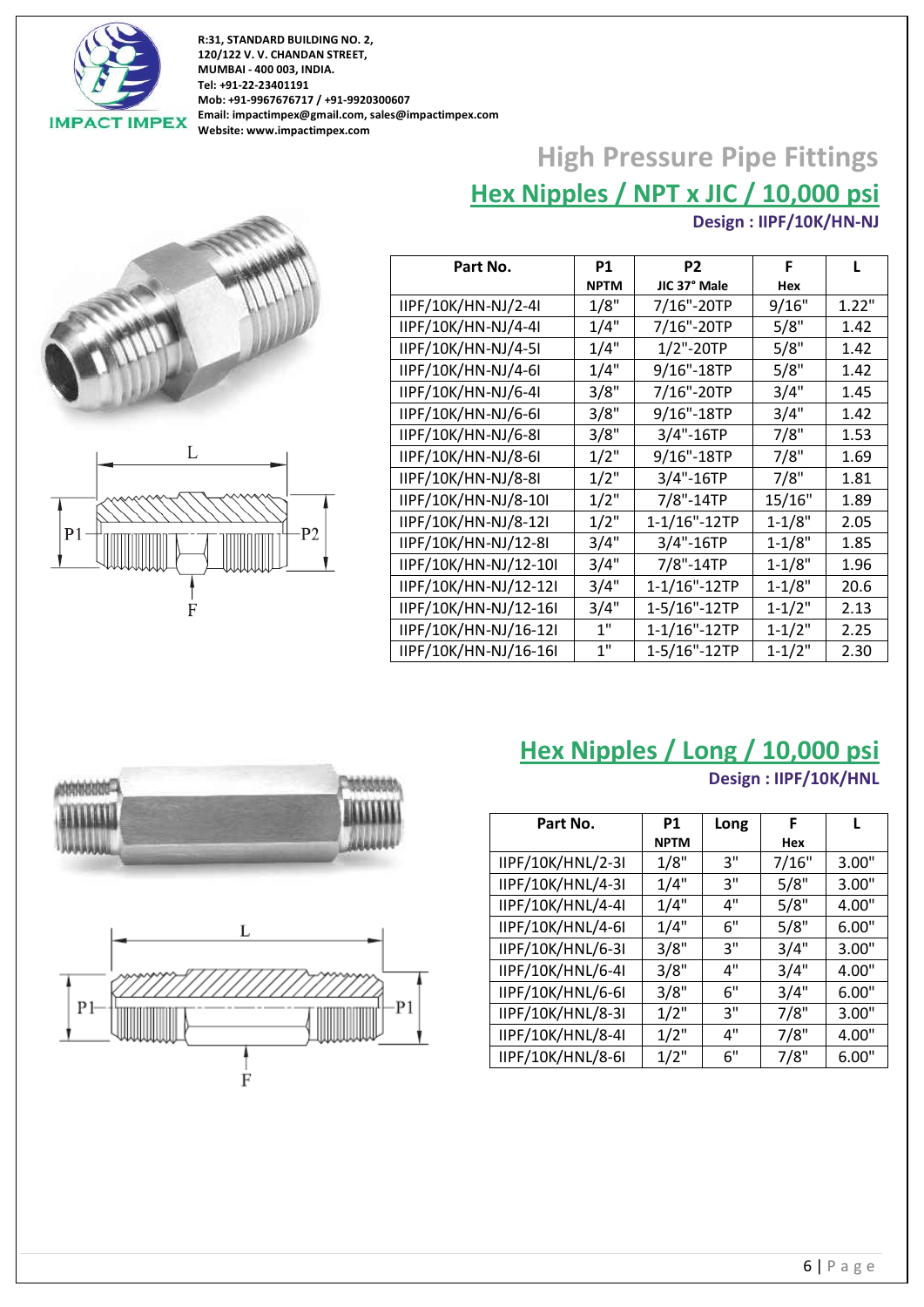





## **High Pressure Pipe Fittings Pipe Cap / NPT / 10,000 psi**

**Design : IIPF/10K/PC**

| Part No.        | P           | F          |       |
|-----------------|-------------|------------|-------|
|                 | <b>NPTF</b> | Hex        |       |
| IIPF/10K/PC/2I  | 1/8"        | 3/4"       | 0.85" |
| IIPF/10K/PC/4I  | 1/4"        | 7/8"       | 0.94" |
| IIPF/10K/PC/6I  | 3/8"        | $1 - 1/8"$ | 1.04" |
| IIPF/10K/PC/8I  | $1/2$ "     | $1 - 3/8"$ | 1.38" |
| IIPF/10K/PC/12I | 3/4"        | $1 - 3/4"$ | 1.50" |
| IIPF/10K/PC/16I | 1"          | $2 - 1/4"$ | 1.85" |

### **Hex Plug / NPT / 10,000 psi**

**Design : IIPF/10K/HP**

| Part No.        | <b>P1</b>   | F          |       |
|-----------------|-------------|------------|-------|
|                 | <b>NPTM</b> | Hex        |       |
| IIPF/10K/HP/2I  | 1/8"        | 7/16"      | 0.56" |
| IIPF/10K/HP/4I  | 1/4"        | 5/8"       | 0.84" |
| IIPF/10K/HP/6I  | 3/8"        | 3/4"       | 0.84" |
| IIPF/10K/HP/8I  | $1/2$ "     | 7/8"       | 1.09" |
| IIPF/10K/HP/12I | 3/4"        | $1 - 1/8"$ | 1.17" |
| IIPF/10K/HP/16I | 1"          | $1 - 3/8"$ | 1.36" |

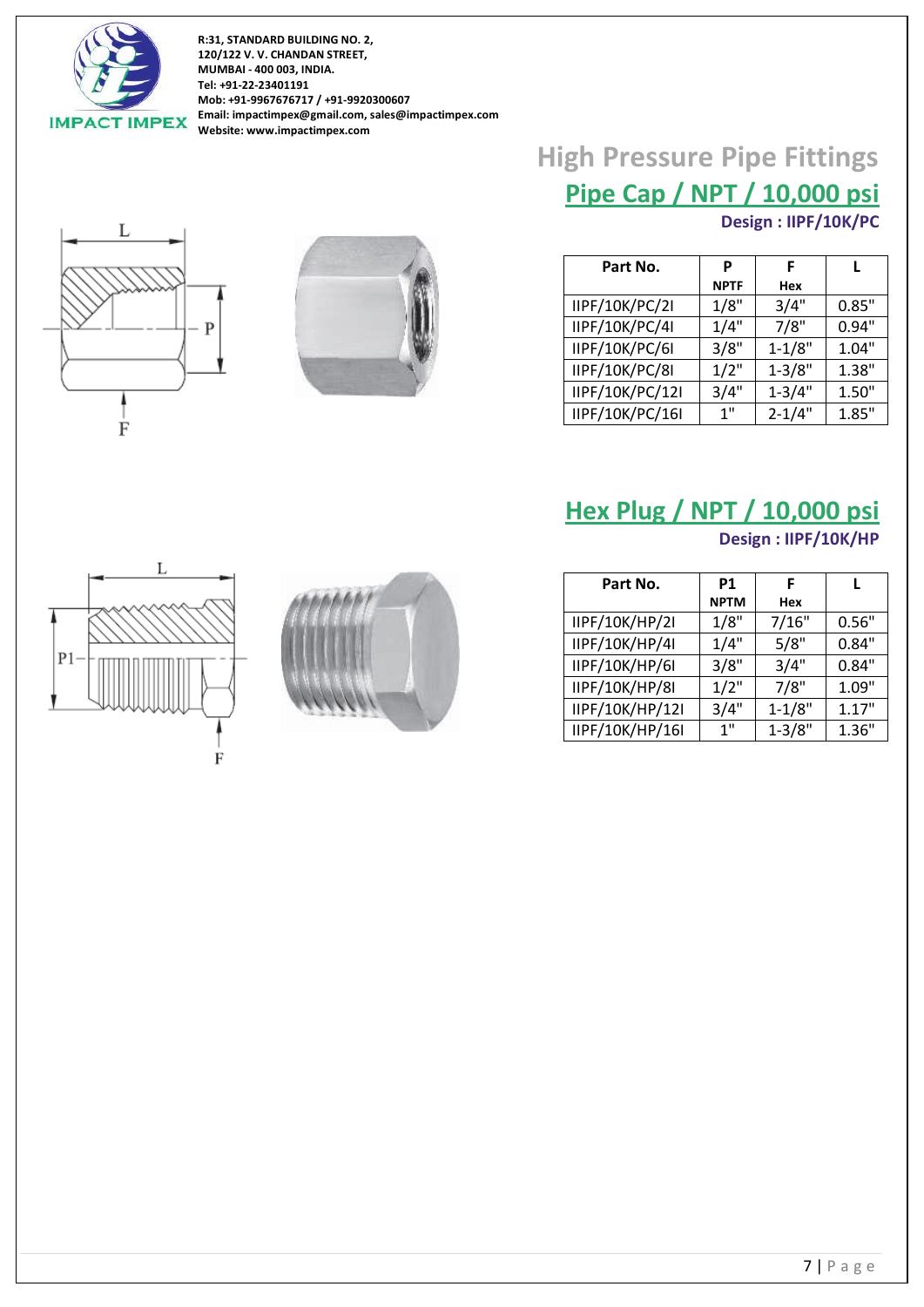





## **High Pressure Pipe Fittings**

## **Elbow / Male x Male / 10,000 psi**

**Design : IIPF/10K/ME**

| Part No.       | P1<br><b>NPTM</b> |       |       | C     |
|----------------|-------------------|-------|-------|-------|
| IIPF/10K/ME/2I | 1/8"              | 0.69" | 0.69" | 0.63" |
| IIPF/10K/ME/4I | 1/4"              | 0.94" | 0.94" | 0.75" |
| IIPF/10K/ME/6I | 3/8"              | 0.97" | 0.97" | 0.87" |
| IIPF/10K/ME/8I | 1/2"              | 1.31" | 1.31" | 1.00" |

### **Elbow / Male x Female / 10,000 psi**



#### **Design : IIPF/10K/MFE**

| Part No.        | P/P1<br><b>NPT-MF</b> |       |       |       |
|-----------------|-----------------------|-------|-------|-------|
| IIPF/10K/MFE/2I | 1/8"                  | 0.82" | 0.76" | 0.75" |
| IIPF/10K/MFE/4I | 1/4"                  | 1.06" | 1.00" | 1.00" |
| IIPF/10K/MFE/6I | 3/8"                  | 1.20" | 1.06" | 1.25" |
| IIPF/10K/MFE/8I | 1/2"                  | 1.59" | 1.25" | 1.50" |



**Design : IIPF/10K/MT**

| Part No.       | <b>P1</b><br><b>NPTM</b> |       |       | C     |
|----------------|--------------------------|-------|-------|-------|
| IIPF/10K/MT/2I | 1/8"                     | 1.38" | 0.69" | 0.63" |
| IIPF/10K/MT/4I | 1/4"                     | 1.88" | 0.94" | 0.75" |
| IIPF/10K/MT/6I | 3/8"                     | 1.94" | 0.97" | 0.87" |
| IIPF/10K/MT/8I | 1/2"                     | 2.62" | 1.31" | 1.00" |





#### **Elbow / Female / 10,000 psi**

#### **Design : IIPF/10K/FE**

| Part No.       | P           |       |       | C     |
|----------------|-------------|-------|-------|-------|
|                | <b>NPTF</b> |       |       |       |
| IIPF/10K/FE/2I | 1/8"        | 1.12" | 1.12" | 0.75" |
| IIPF/10K/FE/4I | 1/4"        | 1.50" | 1.50" | 1.00" |
| IIPF/10K/FE/6I | 3/8"        | 1.85" | 1.85" | 1.25" |
| IIPF/10K/FE/8I | 1/2"        | 2.25" | 2.25" | 1.50" |